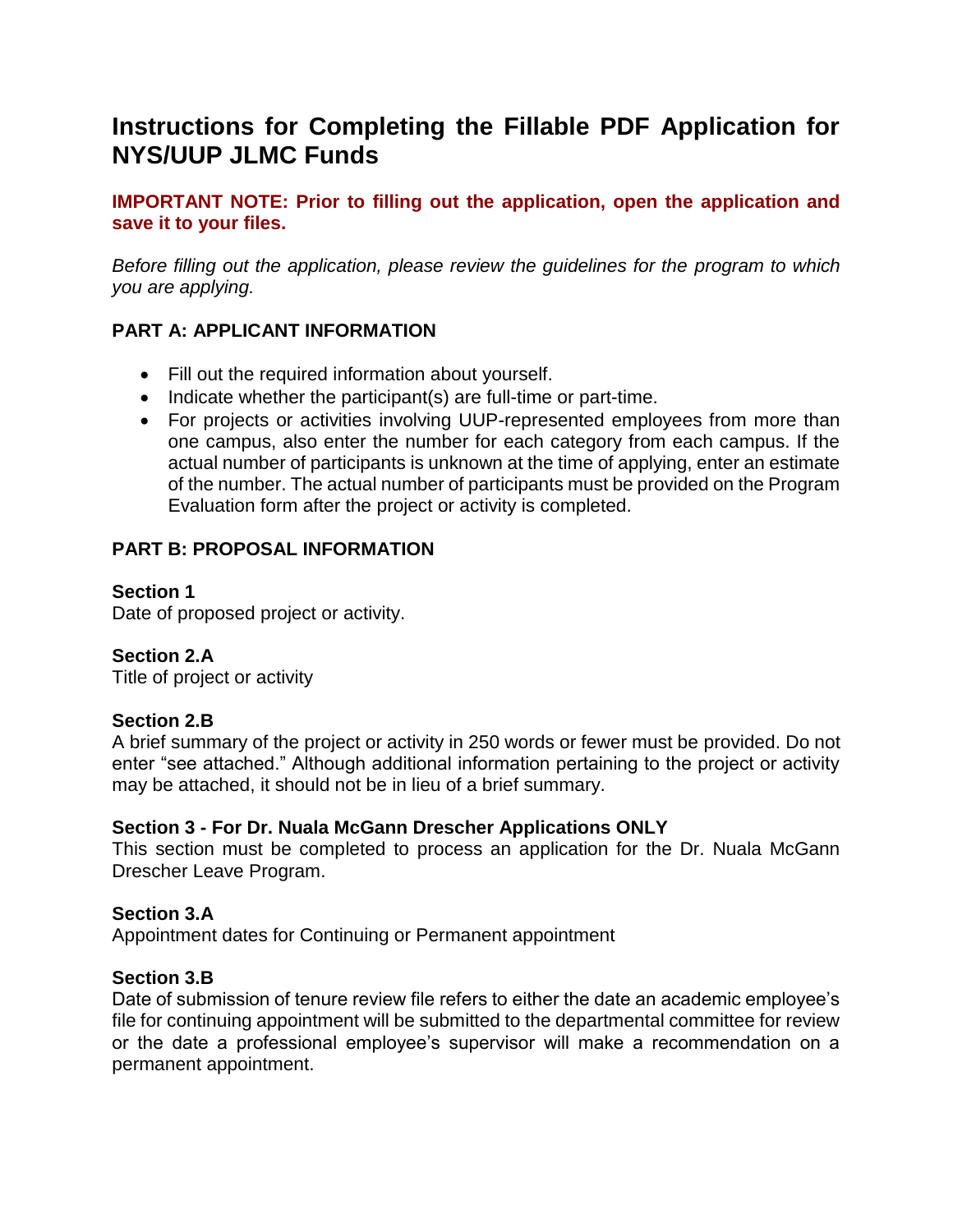#### **Part C: Budget Summary**

Enter the start and end dates for each semester of the proposed project or activity. If applying for a multi-semester project or activity, a separate Budget Summary must be submitted for each semester.

#### **Expenditures**

Enter expenses for all categories related to the project or activity that are permitted by the program guidelines. Leave blank any categories for which funding is not being requested.

A 40% campus contribution of the total cost of the project or activity is required for ALL programs except for the following:

- Individual Development Award Program
- Employment Coaching and Placement Program
- Retraining Fellowship Program employees who are no longer associated with a campus

The 40% campus contribution is not required of each category, only that the campus commits to paying 40% of the total cost of the project or activity if it is required by the program guidelines. An application will not be processed without the 40% campus contribution.

## **Section 1. Travel and Related Expenses**

If the proposed project or activity requires more than one trip, include a separate entry for each additional trips.

#### **Section 2. Tuition (at the SUNY rate)**

Tuition Expenses must be at or below the SUNY rate for the type of course: undergraduate courses will be reimbursed at the SUNY undergraduate rate and graduate courses will be reimbursed at the applicable SUNY graduate rate.

#### **Section 3. Registration for conference, seminars or workshops**

Provide the name of event and cost associated with attending.

#### **Section 4. Other Expenses (Describe and specify the amount requested)**

List expenses related to the proposed project or activity that are in addition to those already included in the Budget Summary. A specific justification for these "Other Expenses" must be provided. A statement such as "needed for the project" is not an acceptable justification.

#### **PART D: Required Attachments**

Check that all required attachments listed on the application are being included with the application. The application will not be processed without the required attachments. Check the acknowledgment section.